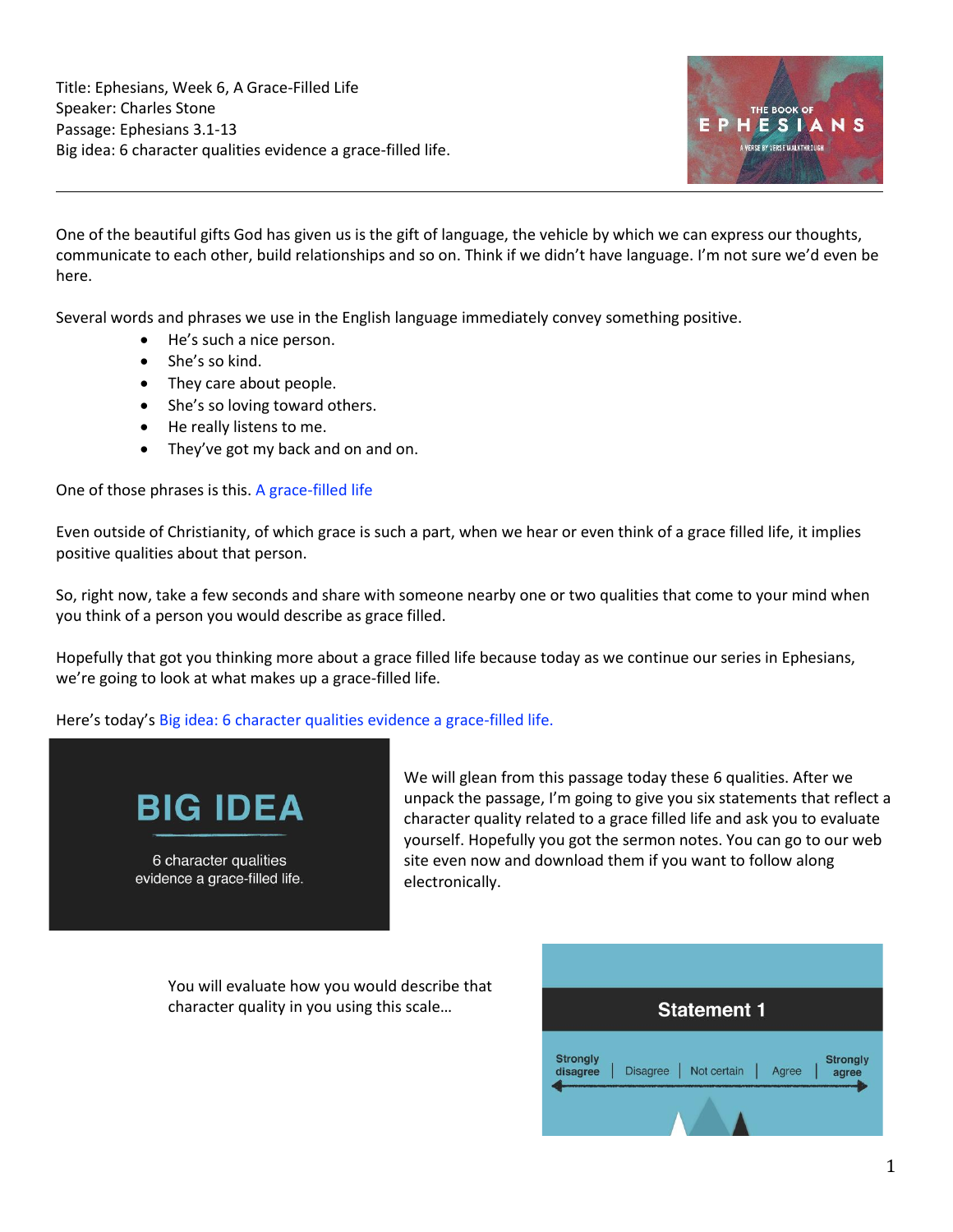Before we jump in, let's review last week.

Last week I contrasted two perspectives from the passage in Ephesians, a not-like-me one and a less-than-me one. **Not-like-me** is simply recognizing that people around me are different from me in different ways. There is nothing wrong with noting those distinctions: different colored skin, different language, different dress, different personalities, etc.

But, the problem comes when our perspective shifts from an objective not-like-me to a prejudicial and harmful **lessthan-me**. Some words that describe this less-than-me attitude would be prejudice, bigotry, discrimination, intolerance, and racism.

Big idea: Practicing the 5-R's can help us Root out and Remove a Less-than-me attitude.

# The 5 R's

- 1. Remember from where you came
- 2. Reflect on where you are now
- 3. Repent of any less-than-me biases
- 4. Rejoice in God's creativity seen in human diversity
- 5. Reach out to a not-like-me person

## 1. Remember from where you came (we were separated from Christ, far from him, without hope and without God). We must not forget from where we came, not to dwell on it but to dwell on the next R.

- 2. Reflect on where you are now (in Christ).
- If you are a true Christian, you have 24/7 access to God.
- You are a citizen of the Kingdom with all its privileges.
- You belong in the family of God.
- You are part of His new spiritual temple, the church.

## 3. Repent of any known *less-than-me* biases.

4. Rejoice in God's creativity seen in human diversity. This one new spiritual people, Christians, does not mean we don't celebrate God's amazing creativity in how we are all different in different ways. 5. Reach out to a *not-like-me* person.

## Today's passage is Ephesians 3.1-13.

Ephesians 3:1 For this reason I, Paul, the prisoner of Christ Jesus for the sake of you Gentiles— **<sup>2</sup>**Surely you have heard about the administration of God's grace that was given to me for you, **<sup>3</sup>** that is, the mystery made known to me by revelation, as I have already written briefly. **<sup>4</sup>** In reading this, then, you will be able to understand my insight into the mystery of Christ, **<sup>5</sup>** which was not made known to men in other generations as it has now been revealed by the Spirit to God's holy apostles and prophets. **<sup>6</sup>** This mystery is that through the gospel the Gentiles are heirs together with Israel, members together of one body, and sharers together in the promise in Christ Jesus. 7 I became a servant of this gospel by the gift of God's grace given me through the working of his power. **<sup>8</sup>** Although I am less than the least of all God's people, this grace was given me: to preach to the Gentiles the unsearchable riches of Christ, **<sup>9</sup>** and to make plain to everyone the administration of this mystery, which for ages past was kept hidden in God, who created all things. **<sup>10</sup>** His intent was that now, through the church, the manifold wisdom of God should be made known to the rulers and authorities in the heavenly realms, **<sup>11</sup>** according to his eternal purpose which he accomplished in Christ Jesus our Lord. **<sup>12</sup>** In him and through faith in him we may approach God with freedom and confidence. **<sup>13</sup>** I ask you, therefore, not to be discouraged because of my sufferings for you, which are your glory.

## **Eph. 3:1 For this reason I, Paul, the prisoner of Christ Jesus for the sake of you Gentiles—**

Remember Paul was in prison under house arrest in Rome, sometimes chained to a soldier. He was there because he maintained that the blessings of the new covenant didn't require a person to first become a Jew. His imprisonment was like a house arrest that allowed for certain privileges, one of them being visitors. So, his friends and inquirers about the faith would visit him as well as travelers coming from other churches in other parts of the Roman Empire. So, his fellow evangelists could take the letters he wrote and distribute them to these churches.

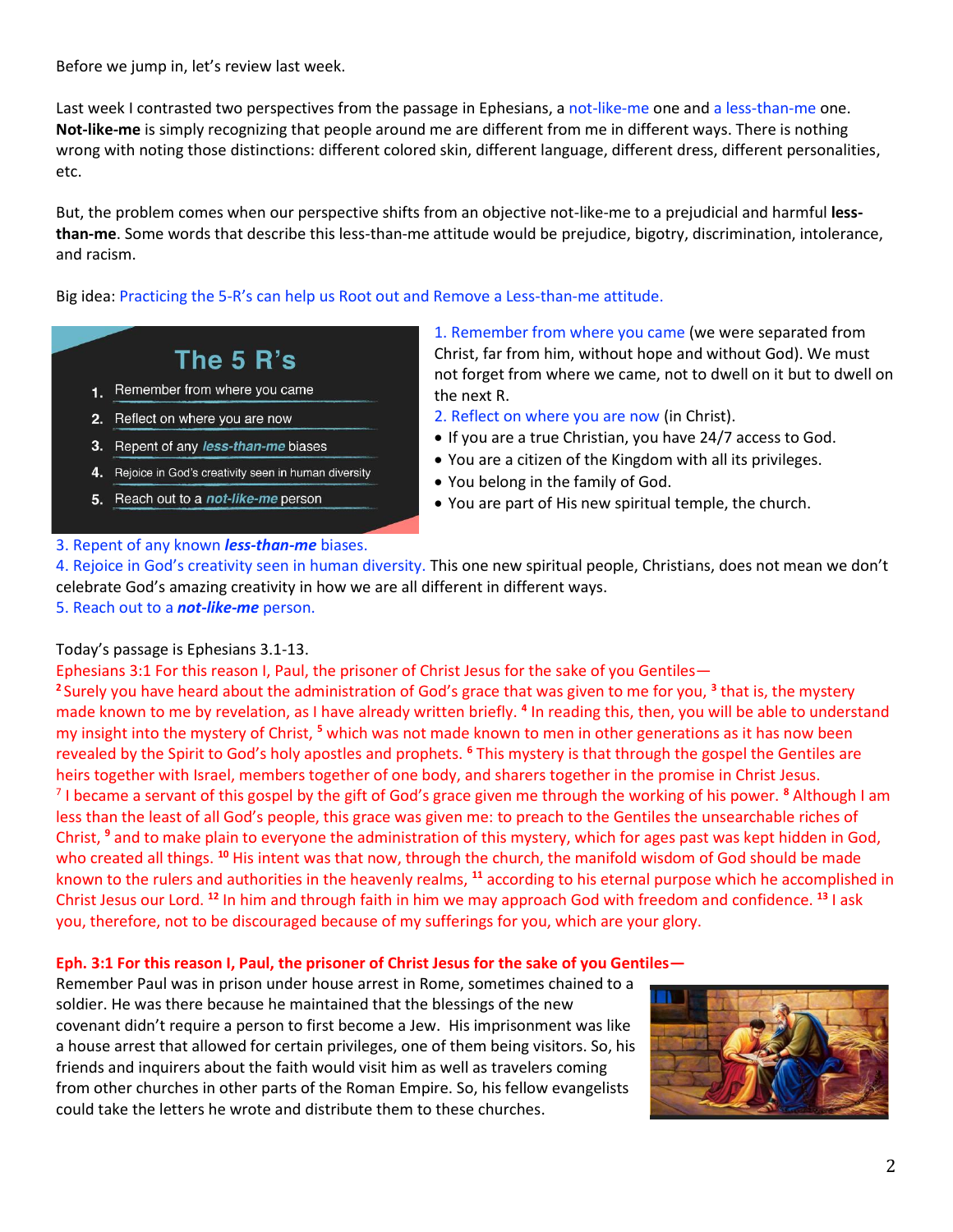He does not see himself as a victim of the Jews or the Roman government. Certainly, his detractors mocked his plight and tried to make things more difficult. Paul, however, sees his imprisonment as a mark of his apostleship. He saw himself as a champion for Christ, even in his suffering.

He starts a prayer, but he breaks it by explaining this mystery God has revealed to him.

## **2 Surely you have heard about the administration of God's grace that was given to me for you,**

This term is the equivalent of a stewardship or task. If you were a steward or manager for someone else I that day, you had a lot of responsibility for the one you served or worked for. God had given Paul this task and equipped him as steward with his grace to carry out the task.



They had heard about this mystery of grace for everyone when he had been in Ephesus before his imprisonment.

I mentioned last week that he took two key leaders to the church in the ancient city of Ephesus when he had stayed there for 3 years. And Apollos, a great teacher, was already there. During his stay, the

whole area heard about the Gospel from Paul because he used a new communication technique, teaching and leading discussions in a secular teaching hall called the Lecture Hall of Tyrannus. He powerfully preached the gospel there through discussion and teaching.



It became one of the most successful evangelism strategies in Christian. That's why he could say, you've heard this.

## **3 that is, the mystery made known to me by revelation, as I have already written briefly.**

This mystery is not like a Sherlock Holmes or an Agatha Christie book. Rather this mystery was something that was hidden from human knowledge in the past and now revealed by divine revelation through God's Spirit to Paul. Through the Apostle Paul's writings and teaching, it was now an open secret. Anybody can enter the Kingdom of God through faith and repentance. You don't need to be a Jew first. This idea of this open secret dominates this chapter.

This truth was not just for a select few but for all. And God revealed it to the Apostle Paul who was now God's mouthpiece to reveal it to the world.

## **4 In reading this, then, you will be able to understand my insight into the mystery of Christ**

Although the OT tells us that the Jewish people understood this in a limited way, that they would be a blessing to the Gentiles because the Messiah would come through them, it wasn't until Paul came along that this plan of God was fully revealed and that a new covenant would reveal this new spiritual race, this new body of Christ of both believing Jews and believing Gentiles.

Insight comes from understanding and represents the profound comprehension into spiritual realities that God gives us today through His Spirit.

Paul was eager for them to learn and understand, but it took a desire and intentionality on their part (our part) to understand. The book of Acts mentions a church in a small village off the beaten track called Berea. Acts commends the Christians there for their hunger to learn.

*Now the Bereans were of more noble character than the Thessalonians, for they received the message with great eagerness and examined the Scriptures every day to see if what Paul said was true. (Acts 17.11)*

Learning about Jesus and the life he has for us should be an ongoing commitment on our part to continually grow in our understanding of God and how he wants us to live.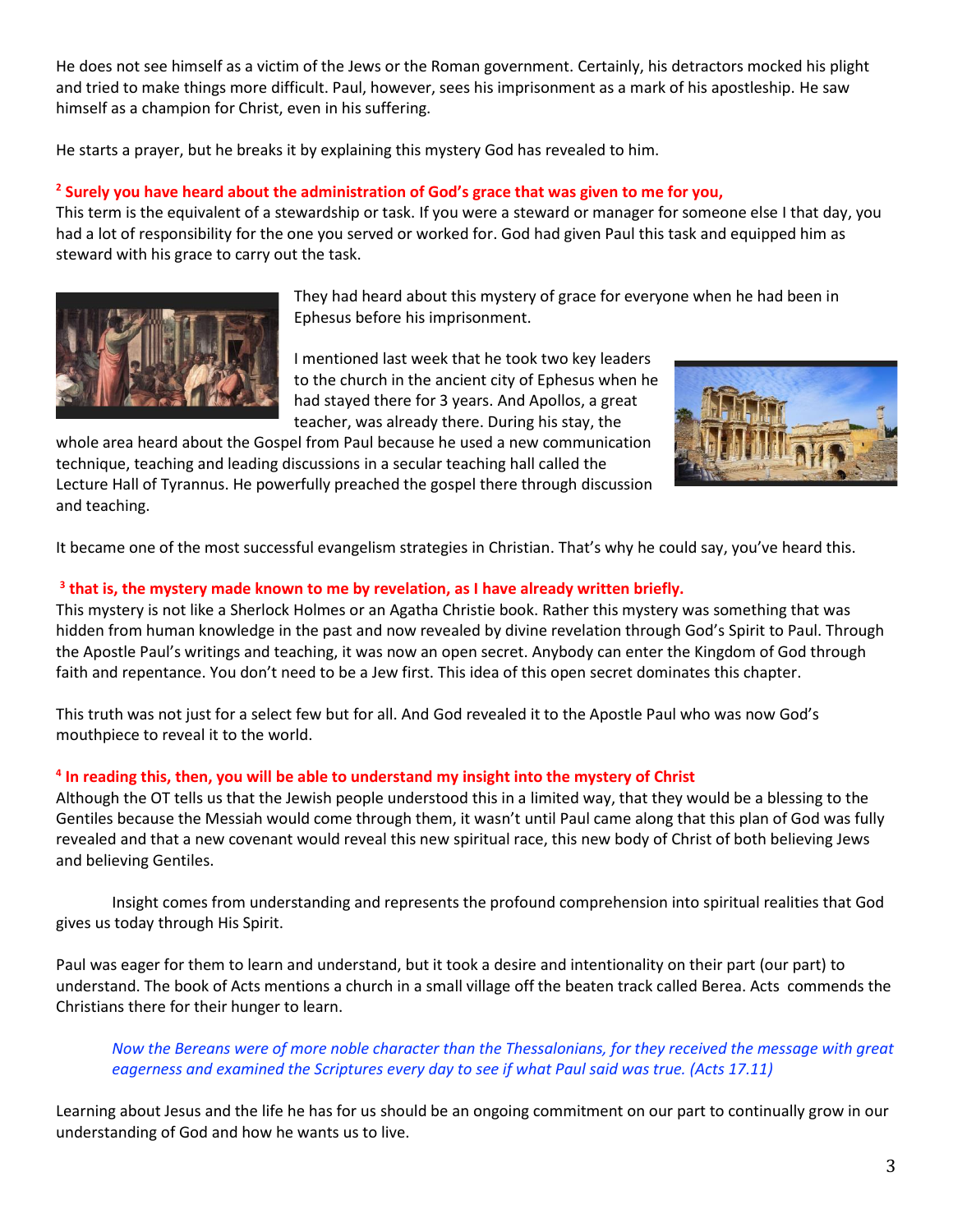There is a word in the next verse here that appears three times. See if you can catch it.

## **<sup>6</sup> This mystery is that through the gospel the Gentiles are heirs together with Israel, members together of one body, and sharers together in the promise in Christ Jesus.** Did you see it?

It's the word *together*. Following Jesus is a together experience, not meant to be a lone ranger experience. Because our faith is a together experience, it's vital that we come together with other believers for corporate worship. It's vital that we are connected to each other in smaller groups.

Following Jesus was never meant to be solo.

This mystery that God revealed to Paul and that which he has now been tasked to make known includes three key truths:

- 1. Every Christian, whether Jew or Gentile, is a recipients of God's blessings
- 2. Every Christian is now part of the body of Christ
- 3. Every Christian now shares in the promises of being in Christ.

So in Christ, every believer is on equal footing, no matter your ethnicity, skin color, or demographic category.

## **7 I became a servant of this gospel by the gift of God's grace given me through the working of his power.**

A servant was a table waiter. Paul did not bring personal qualities that qualified him for this task to be God's mouthpiece to the Gentiles. It was all a gift of grace. This grace here is not used for saving grace, but grace for service.

In other words, when God gives you a responsibility (like Paul who was to preach the Gospel to the Gentiles), he also gives you the provision of his power to carry it out (God's grace through the working of His power).

## **<sup>8</sup> Although I am less than the least of all God's people,**

He actually made up a word here.

He experienced this sudden outburst of amazement that God would use him, a murderer of Christians, an opposer of Jesus and His church before he was miraculously saved. He didn't feel like he deserved this honor. He considered himself the foremost of sinners, unworthy of the salvation that God freely gave, and unworthy of being God's tool to preach the Gospel even though he had tried to destroy the church.

This made-up word is *leaster*, less than the least.

He considered himself a nobody that God made into a somebody. This was not false modesty, but rather profound gratitude and humility in a Roman world where humility was not considered a virtue. He had persecuted the church, yet God extended his grace to him and he became Christianity's most influential Christian and theologian.

Paul saw himself as double blessed, given the privilege of God revealing this mystery that all could be saved, no matter their ethnicity, and the privilege of being given the responsibility to make this secret known to others.

## **this grace was given me: to preach to the Gentiles the unsearchable riches of Christ, <sup>9</sup> and to make plain to everyone the administration of this mystery, which for ages past was kept hidden in God, who created all things.**  Paul had three goals in his preaching.

- 1. Preach Christ to the Gentiles.
- 2. Inform the world of this miracle of Jew and Gentile becoming a new humanity, a third spiritual race known for its love.
- 3. Inform the angels. Part of this mystery is that angels are watching redemptive history unfold, observing the teachings and actions of God's people.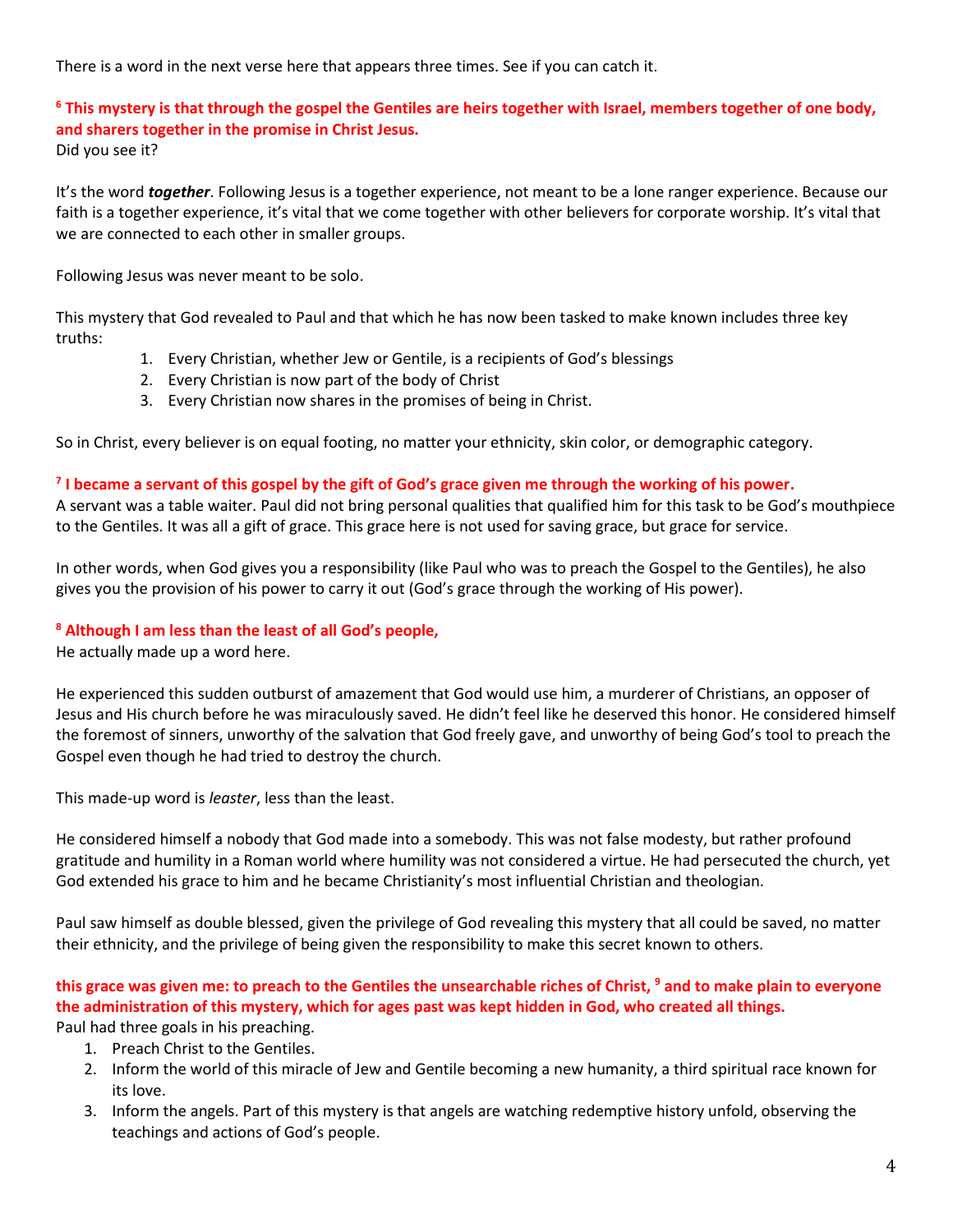The word unsearchable is almost untranslatable into English. Translators have used words like inexplorable riches, untraceable, unfathomable, uninvestigable, inexhaustible, illimitable, inscrutable, incalculable, and infinite.

The riches you have in Christ are so deep that although you can announce them (has Paul does) we can never fully explain them. They are so great and so vast that we can't fully comprehend them.

In other words, we can never exhaust our understanding about Jesus and His work. The unsearchable riches of Christ revealed in his word will keep you on a transformative learning journey the rest of your life, it you want it. You will never exhaust the depths of wisdom and insight and knowledge of the incomparable Christ.

The implications are this: Jesus always enriches our lives. He never subtracts. He only adds.

## **<sup>10</sup> His intent was that now, through the church, the manifold wisdom of God should be made known to the rulers and authorities in the heavenly realms,**

This is a puzzling verse. What are these rulers in the heavenly realms? It could be God's angels that also have great interest in God's plan and it could be fallen angels, demons. For demons, it is a defeat for them because satan and his followers are all about dividing people and engendering animosity between different nations and ethnicities. The very formation of the church is tangible evidence that the power of evil angels has been broken, demonstrating that even the most diverse in God's creation are subject to Christ.

## **<sup>11</sup> according to his eternal purpose which he accomplished in Christ Jesus our Lord.**

God's plan of the church was not some hasty, last-minute plan when Israel rejected the Messiah.

*The open secret is that the Church, the new humanity, a multiracial, multinational third race, will rule in the universe along with Christ and the angels, and that amidst the swirling tides of Marxism, revived militant Islam, and virulent materialism only the Church will survive history.<sup>1</sup> (R. K. Hughes)*

## **<sup>12</sup> In him and through faith in him we may approach God with freedom and confidence.**

In Athens freedom of speech was a prized possession but could be misused.

Freedom is liberty in speech or frankness between two friends which leads to confidence in such a relationship just as the freedom we have to come before God and share anything, gives us confidence *when* we come to him.

It's like we have an all-access pass to come before God with freedom and confidence. The practical outcome of our being in Christ is that we can enter God's presence without any inhibition or sheepishness that might rise from selfreliance or self-consciousness.

## **<sup>13</sup> I ask you, therefore, not to be discouraged because of my sufferings for you, which are your glory.**

In the present context, the point is that if Paul had never carried out his ministry to the Ephesians, he would not have been in prison and the Ephesians would never have been introduced to Christ.<sup>2</sup> So, they don't need to be discourage at his imprisonment.

What he writes not a plea for sympathy, but an example of how God is still at work in terrible conditions. He didn't want his persecution to dampen their zeal for Jesus. Rather, his suffering was meant to encourage them to persevere. I think we can see this today with the suffering of Ukrainian Christians who are staying strong for Christ in terrible circumstances. That should drive us to pray for them and to be emboldened to live faithfully.

<sup>1</sup> Hughes, R. K. (1990). *[Ephesians: the mystery of the body of Christ](https://ref.ly/logosres/prwdeph?ref=Bible.Eph3.7&off=9369&ctx=central+to+history.+~The+open+secret+is+t)* (p. 110). Crossway Books.

<sup>2</sup> Hoehner, H. W. (2002). *[Ephesians: An Exegetical Commentary](https://ref.ly/logosres/phsnsnxgtclcmm?ref=Bible.Eph3.13&off=5980&ctx=creature+in+Christ.+~In+the+present+conte)* (p. 470). Baker Academic.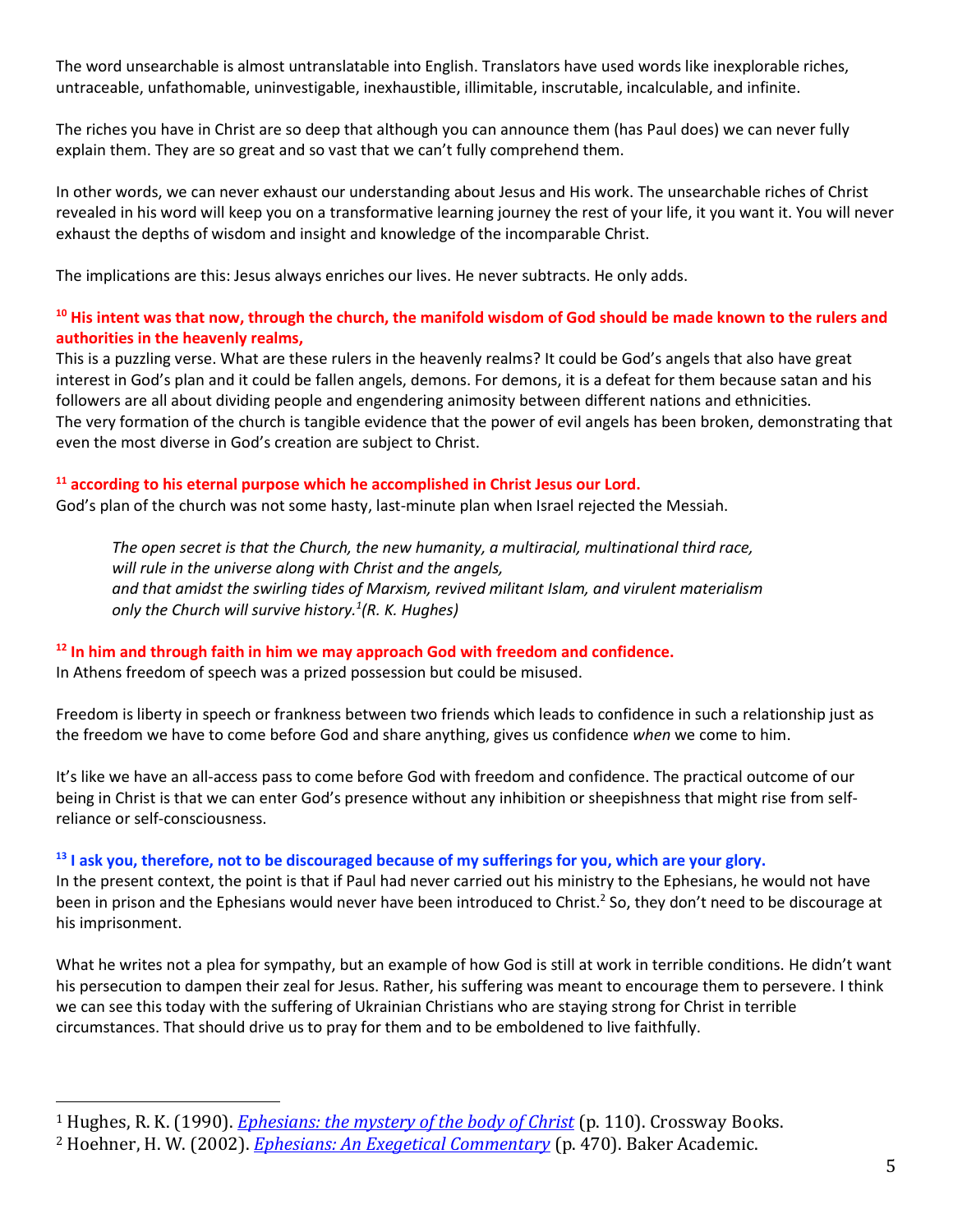Remember that in our series on Revelation we learned that as we approach the end times, Christians will suffer more. It is inevitable.

So, let's go back to our big idea.

## Big idea: 6 character qualities evidence a grace-filled life.

I'm going to give you each of these qualities. You will evaluate how you would describe that character quality in you using this scale.

## 1. I meet the needs of others.



This means that you just don't think about your own needs and wants, it's all about me.

Rather, do think about other's needs and how you might meet those needs when appropriate. God gave us His grace not just for me, but so that we could bless others. Paul's whole ministry was for other people's benefit.

Just as God gave Paul the grace to carry out his God ordained mission and purpose in the world, so has he given you the equipping grace to fulfil your purpose on earth, how you are to

serve others. We saw last week that God planned good works for us to do. We are saved to serve.

## 2. I prioritize ongoing learning and growth.



Paul used such words as understanding and insight to communicate to the Ephesians that they were to be learners themselves. A Christian should be a perpetual learner always learning and growing.

## 3. I am connected to a small group of believers.



In verse 6 he used the word together 3 times. Following Jesus is not a lone ranger endeavor. That's why you and I need to be with the church. That's why being in a smaller group with other believers is so important so that others can encourage your walk with God.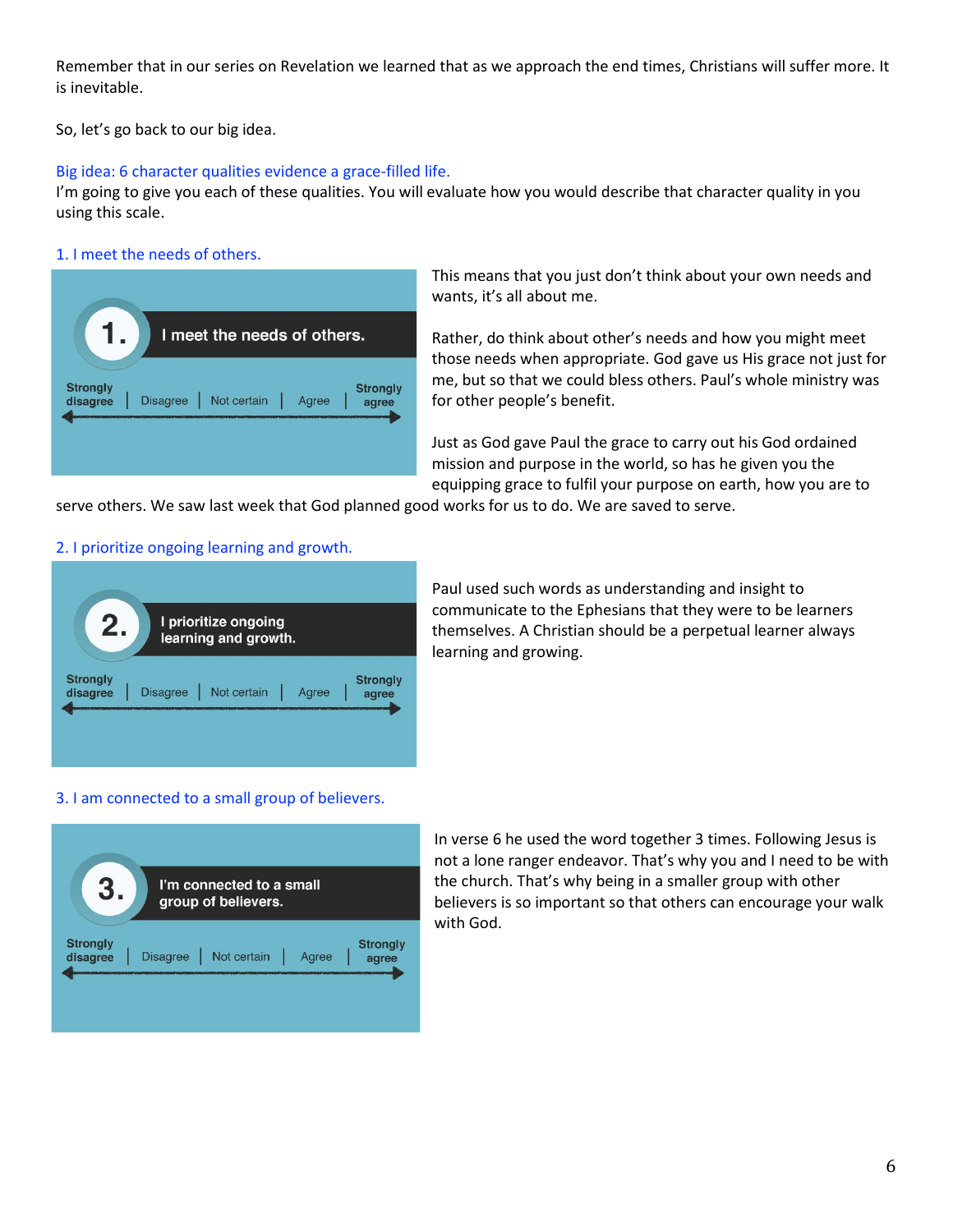## 4. I have a proper estimate of myself.



This is modeling humility. Remember Paul made up a word, leaster, (less than the least of these).

This means that you are not proud, arrogant, haughty, or that you show false humility. On the end of the spectrum humility is not self-deprecation, disparaging yourself, groveling, or being a passive doormat.

Biblical humility means believing what God says about you over anyone else's opinion, including sometimes your own. It requires

embracing who you are in Christ over who you are in the flesh. To be biblically humble is to be so free of concern for your own ego that you unreservedly elevate those around you. It's a modest view of yourself.

#### 5. I live a consistent Christian life in private and in public.

| 5                           | I live a consistent Christian life<br>in private and in public.     |
|-----------------------------|---------------------------------------------------------------------|
| <b>Strongly</b><br>disagree | <b>Strongly</b><br>Not certain<br><b>Disagree</b><br>Agree<br>agree |

Paul wrote that the church, us, must display his grace to these spiritual powers. I'm applying that to what our lives say about God to those around us, including the private world of our families.

#### 6. I'm confident that when I approach God he hears and helps me.



Paul wrote in verse *12 approach God with freedom and confidence.* Because of the work of Christ, we have the freedom to speak freely to God which makes us confident to approach him. That confidence gives us the ability to speak freely, openly, and boldly to our heavenly father. Such confidence certainly excludes any presumptuous or arrogant attitude. Rather we come with humility and awe.

So let's put them all together.